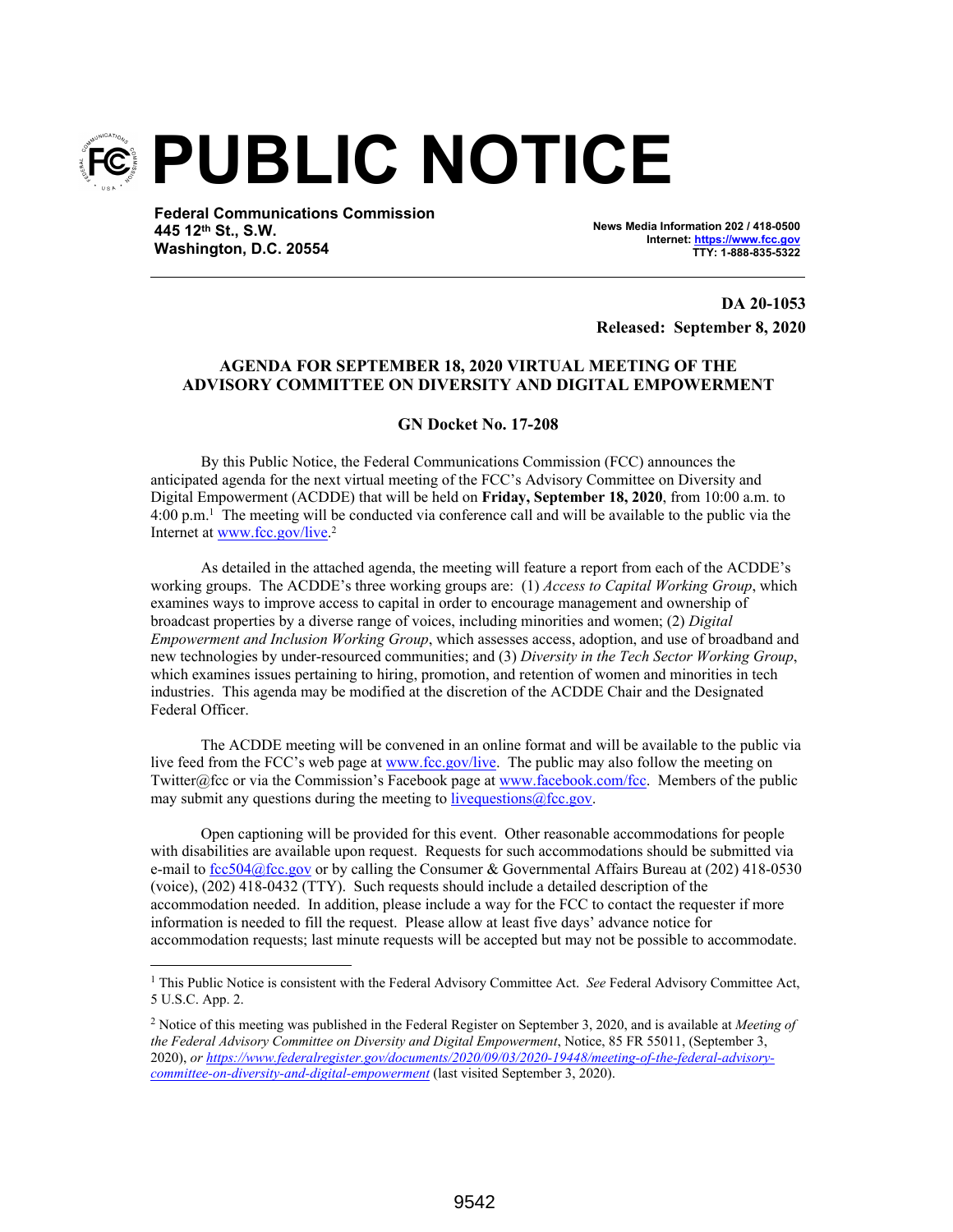Members of the public may submit comments to the ACDDE using the FCC's Electronic Comment Filing System, ECFS, at www.fcc.gov/ecfs. Comments to the ACDDE should be filed in GN Docket No. 17-208.

More information about the ACDDE is available at https://www.fcc.gov/advisory-committeediversity-and-digital-enpowerment. You may also contact Jamila Bess Johnson, the Designated Federal Officer for the Advisory Committee on Diversity and Digital Empowerment, at (202) 418-2608, or Jamila-Bess.Johnson@fcc.gov, or Julie Saulnier, Deputy Designated Federal Officer, at (202) 418-1598, or Julie.Saulnier@fcc.gov; or Jamile Kadre, Deputy Designated Federal Officer, at (202) 418-2245 or Jamile.Kadre@fcc.gov.

**– FCC –**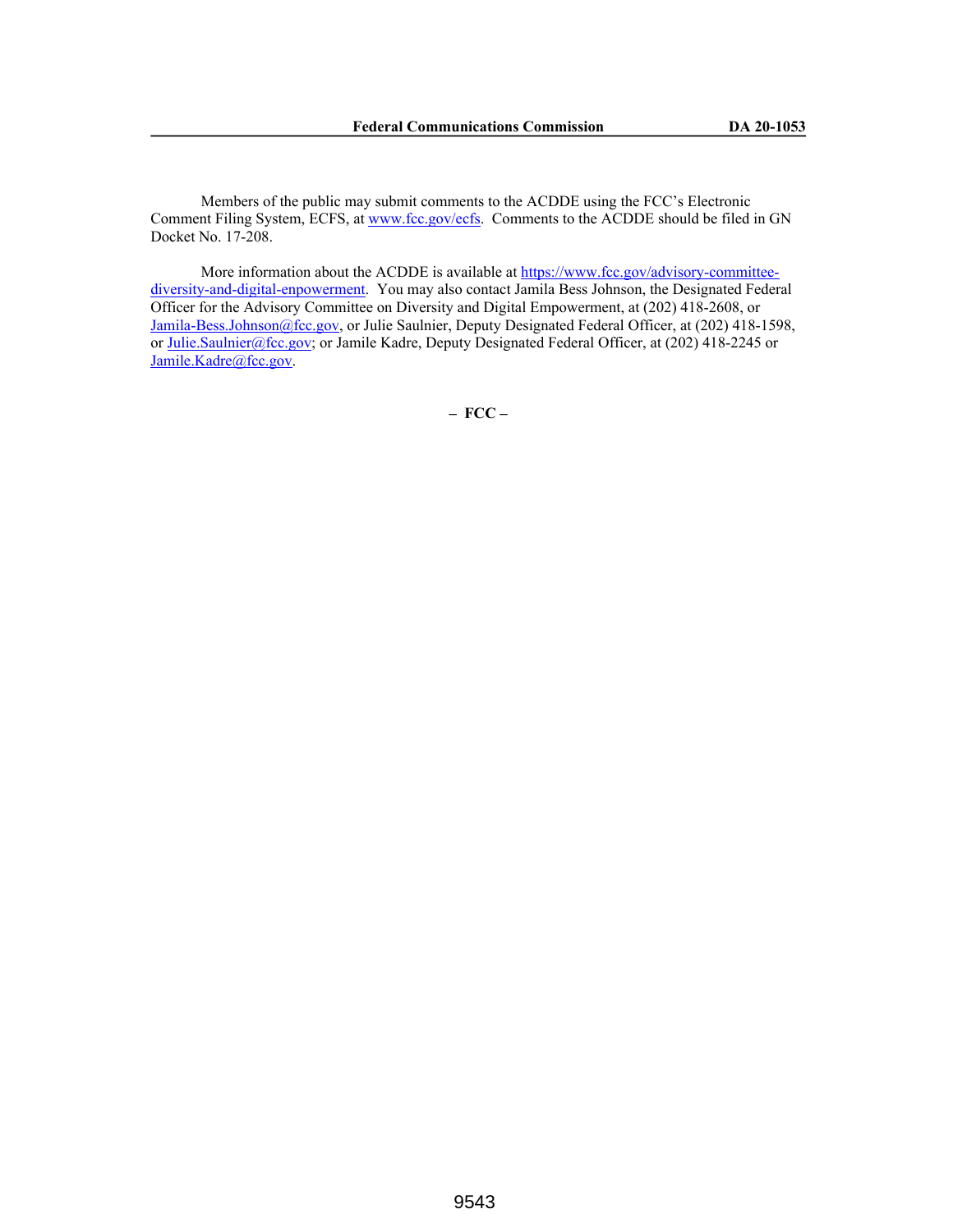# **APPENDIX**



## **ADVISORY COMMITTEE ON DIVERSITY AND DIGITAL EMPOWERMENT**

## **Federal Communications Commission 445 12th Street, S.W., Room TW-C305, Washington, D.C. 20554**

## **September 18, 2020 10:00 a.m. – 4:00 p.m.**

#### **AGENDA VIRTUAL MEETING**

| $10:00$ am: | <b>Welcome and Opening of Meeting</b><br>Michelle M. Carey, Chief, Media Bureau                                                                                                                                                                                                                                                           |
|-------------|-------------------------------------------------------------------------------------------------------------------------------------------------------------------------------------------------------------------------------------------------------------------------------------------------------------------------------------------|
| $10:05$ am: | <b>Welcome Remarks</b><br>FCC Chairman Ajit Pai                                                                                                                                                                                                                                                                                           |
| $10:10$ am: | <b>Welcome Remarks</b><br>Jamila Bess Johnson, Designated Federal Officer, Media Bureau<br>Julie Saulnier, Deputy Designated Federal Officer, Media Bureau<br>Jamile Kadre, Deputy Designated Federal Officer, Media Bureau                                                                                                               |
| $10:15$ am: | <b>ACDDE Chair/Vice Chair Remarks</b><br>Anna M. Gomez, Partner, Wiley Rein LLP<br>Representing Hispanic National Bar Association<br>Chair, Advisory Committee on Diversity and Digital Empowerment<br>Heather Gate, Director, Digital Inclusion, Connected Nation<br>Vice Chair, Advisory Committee on Diversity and Digital Empowerment |
| $10:20$ am: | Call to Order of the September 18 Meeting of the ACDDE/Roll Call<br>of Members<br>Anna M. Gomez, Partner, Wiley Rein LLP<br>Representing Hispanic National Bar Association<br>Chair, Advisory Committee on Diversity and Digital Empowerment                                                                                              |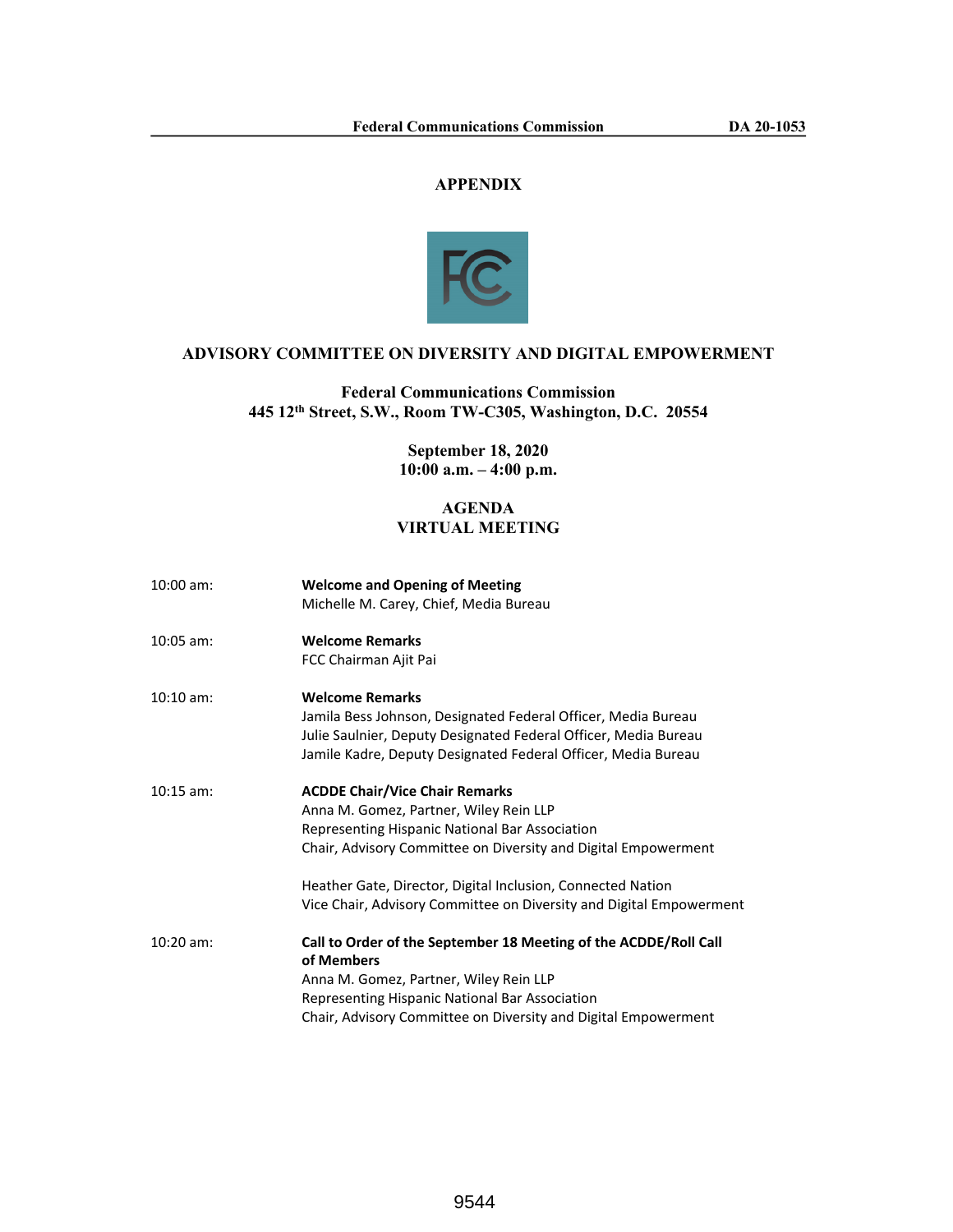| 10:30 am:            | <b>Digital Empowerment and Inclusion Working Group Report</b><br>Rudy Brioché, Vice President and Counsel, Global Public Policy<br><b>Comcast Corporation</b><br>Chair, Digital Empowerment and Inclusion Working Group<br>Harin J. Contractor, Consultant, Workforce Policy<br>Joint Center for Political and Economic Studies<br>Subgroup Co-Lead, Broadband Adoption<br>Laura Berrocal, Vice President, Policy and External Affairs<br><b>Charter Communications</b><br>Subgroup Co-Lead, Broadband Adoption<br>S. Jenell Trigg, Esq., Member, Lerman Senter PLLC<br>Representing Wireless Internet Service Providers Association<br>Subgroup Co-Lead, Supplier Diversity<br>Susan Au Allen, Chairman, National President, and CEO<br>U.S. Pan Asian American Chamber of Commerce<br>Subgroup Co-Lead, Supplier Diversity |
|----------------------|------------------------------------------------------------------------------------------------------------------------------------------------------------------------------------------------------------------------------------------------------------------------------------------------------------------------------------------------------------------------------------------------------------------------------------------------------------------------------------------------------------------------------------------------------------------------------------------------------------------------------------------------------------------------------------------------------------------------------------------------------------------------------------------------------------------------------|
| $11:45$ am:          | <b>Lunch Break</b>                                                                                                                                                                                                                                                                                                                                                                                                                                                                                                                                                                                                                                                                                                                                                                                                           |
| $12:30 \text{ pm}$ : | <b>Access to Capital Working Group Report</b><br>Caroline Beasley, CEO<br>Beasley Media Group, LLC<br>Chair, Access to Capital Working Group<br>DuJuan McCoy, Owner, President and CEO<br>Circle City Broadcasting I, LLC<br>Subgroup Lead, Lending/Finance<br>Aama Nahuja, Legal Counsel<br>A Wonder Media Company, LLC<br>Subgroup Lead, Political<br>Skip Dillard, Operations Manager and Program Director<br>WBLS/WLIB, Emmis Communications<br>Subgroup Lead, Broadcast                                                                                                                                                                                                                                                                                                                                                 |
| $1:45 \text{ pm}$ :  | <b>Meeting Break</b>                                                                                                                                                                                                                                                                                                                                                                                                                                                                                                                                                                                                                                                                                                                                                                                                         |
| $2:00 \text{ pm}$ :  | Diversity in the Tech Sector Working Group Report<br>Dr. Nicol Turner Lee, Senior Fellow and Director, Brookings Institution Center for<br>Technology Innovation - Governance Studies<br>Chair, Diversity in the Tech Sector Working Group                                                                                                                                                                                                                                                                                                                                                                                                                                                                                                                                                                                   |